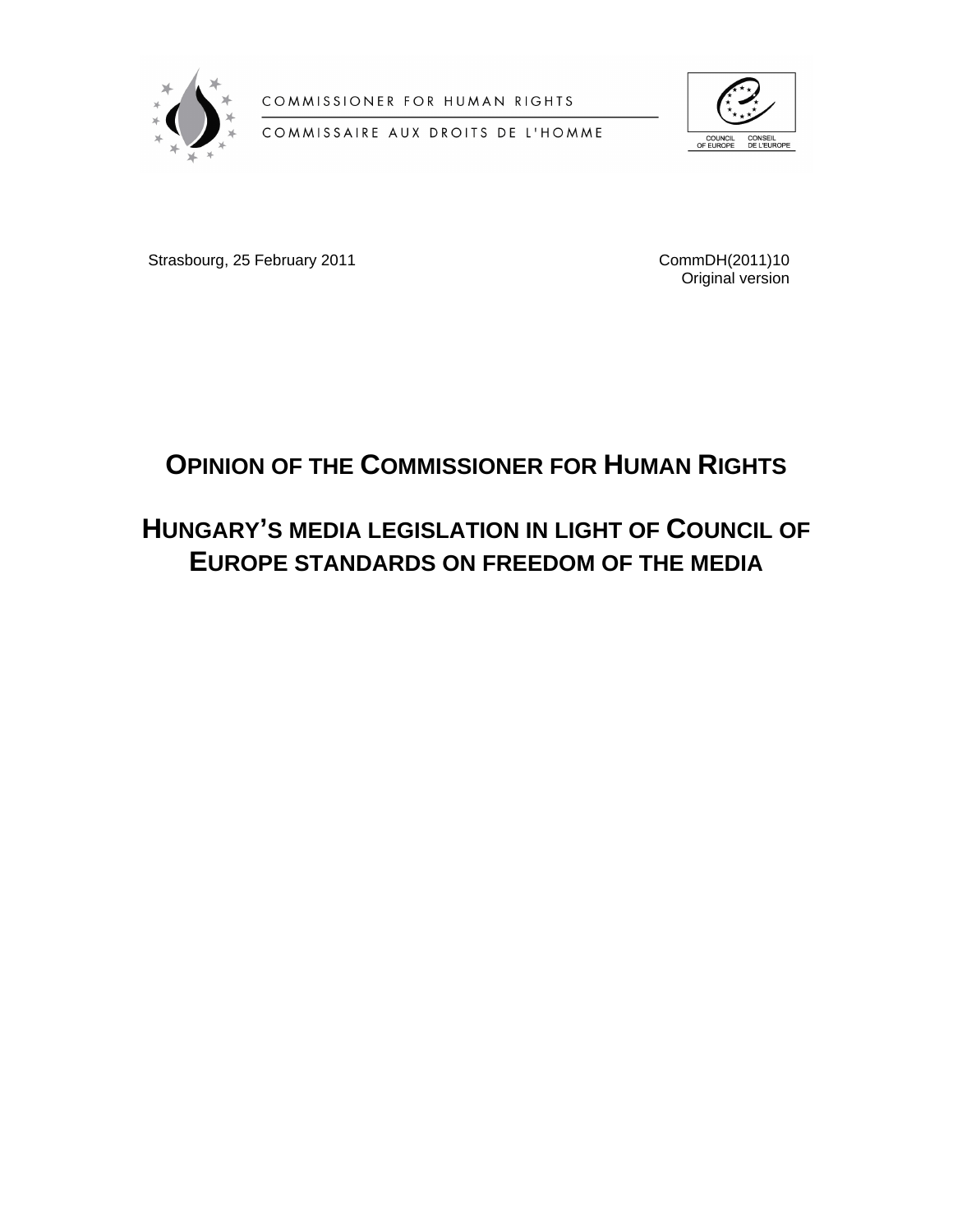# **Contents**

| L.<br>1.1 Prescriptions on what information and coverage shall emanate from all media providers4<br>1.3 Pre-emptive restraints on press freedom in the form of registration requirements7 |  |
|-------------------------------------------------------------------------------------------------------------------------------------------------------------------------------------------|--|
| 2.3 Lack of safeguards for the independence of public service broadcasting13<br>2.4 Absence of an effective domestic remedy for media actors subject to decisions of the                  |  |
|                                                                                                                                                                                           |  |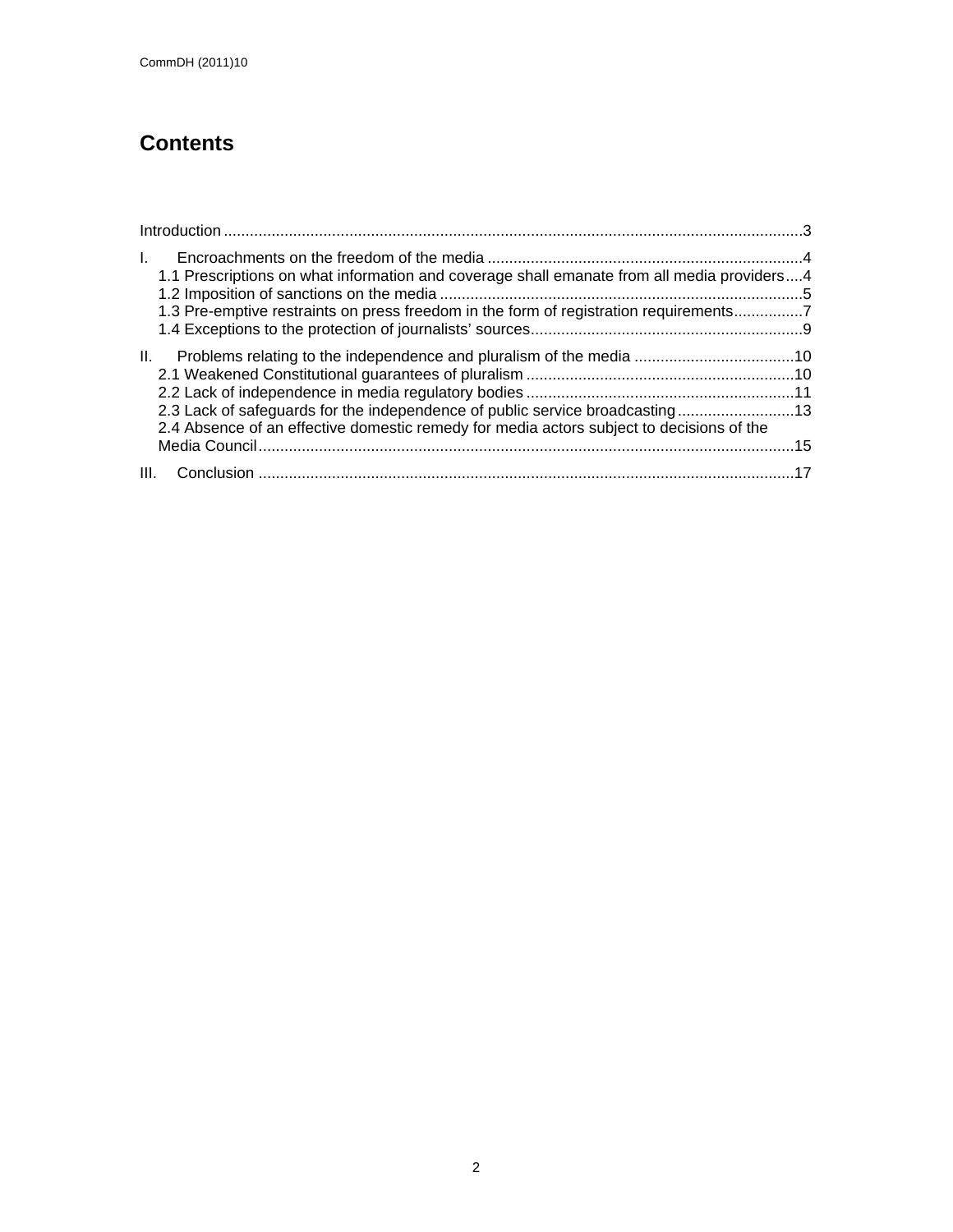# <span id="page-2-0"></span>**Introduction**

- 1. Freedom of expression and freedom of information are bedrocks of any functioning democracy. They help to create the environment in which the protection and promotion of all other human rights become possible. Independence and pluralism among the media should be enshrined in law as a means of encouraging these freedoms to thrive.
- 2. The Council of Europe, as the guardian of the European Convention on Human Rights ("ECHR"; "Convention"), is well placed to advise member States as to how to ensure that their domestic media law is fully human rights compliant. The principal reference point in this regard is Article 10 ECHR – Freedom of Expression, as interpreted in the judgements of the European Court of Human Rights ("ECtHR"; "the Court").
- 3. The present Opinion is published by the Council of Europe Commissioner for Human Rights ("the Commissioner") in order to offer a more detailed explanation of his concerns regarding recent reforms to the legislative and regulatory environment in which media operates in Hungary.<sup>1</sup> The Opinion follows the Commissioner's visit to Budapest of 27-28 January 2011, at the end of which he issued a press release<sup>2</sup> to state some of his major concerns regarding Hungary's media legislation, including:
	- prescriptions as to what content shall be provided by all media outlets (including online and on-demand media);
	- the use of unclear definitions for content regulation, which may be subject to misinterpretation;
	- the establishment of a politically unbalanced regulatory machinery with disproportionate powers and lack of full judicial supervision;
	- threats to the independence of public-service broadcast media; and
	- erosion of the protection of journalists' sources.
- 4. In adopting its media reforms in the second half of 2010, the Parliament of Hungary employed fast-track procedures, which do not appear to have allowed for broad public consultation, nor for the considered input of specialists or professional bodies. Now, however, as international dialogue on the impact of these reforms has developed, the Hungarian authorities have repeatedly expressed their openness to dialogue and have committed to undertake a review and revision process. In doing so, Hungary would benefit from taking full account of the applicable Council of Europe standards.
- 5. The first section of the Commissioner's Opinion (Section I) highlights provisions of Hungary's media legislation that constitute encroachments on media freedom, citing reasons why these provisions are at variance with Council of Europe standards. The second section of the Opinion (Section II) highlights threats posed by Hungary's media legislation to independence and pluralism among the media.

<sup>&</sup>lt;sup>1</sup> To recall, in the second half of 2010, the Parliament of Hungary adopted a series of amendments to existing media-related provisions – including a new Article 61 of the Constitution (amended 6 July 2010), and Act LXXXII of 2010 on the amendment of certain acts on media and telecommunications (passed 10 August 2010) – and passed important new legislation in the form of Act CIV of 2010 on the freedom of the press and the fundamental rules regarding media content (the "Press and Media Act", passed 9 November 2010), and Act CLXXXV of 2010 on media services and mass media (the "Mass Media Act", passed 21 December 2010).

<sup>&</sup>lt;sup>2</sup> See CommHR's Press Release of 1 February 2011, "Hungary: Commissioner Hammarberg initiates dialogue and calls on the authorities to ensure freedom of expression and media pluralism".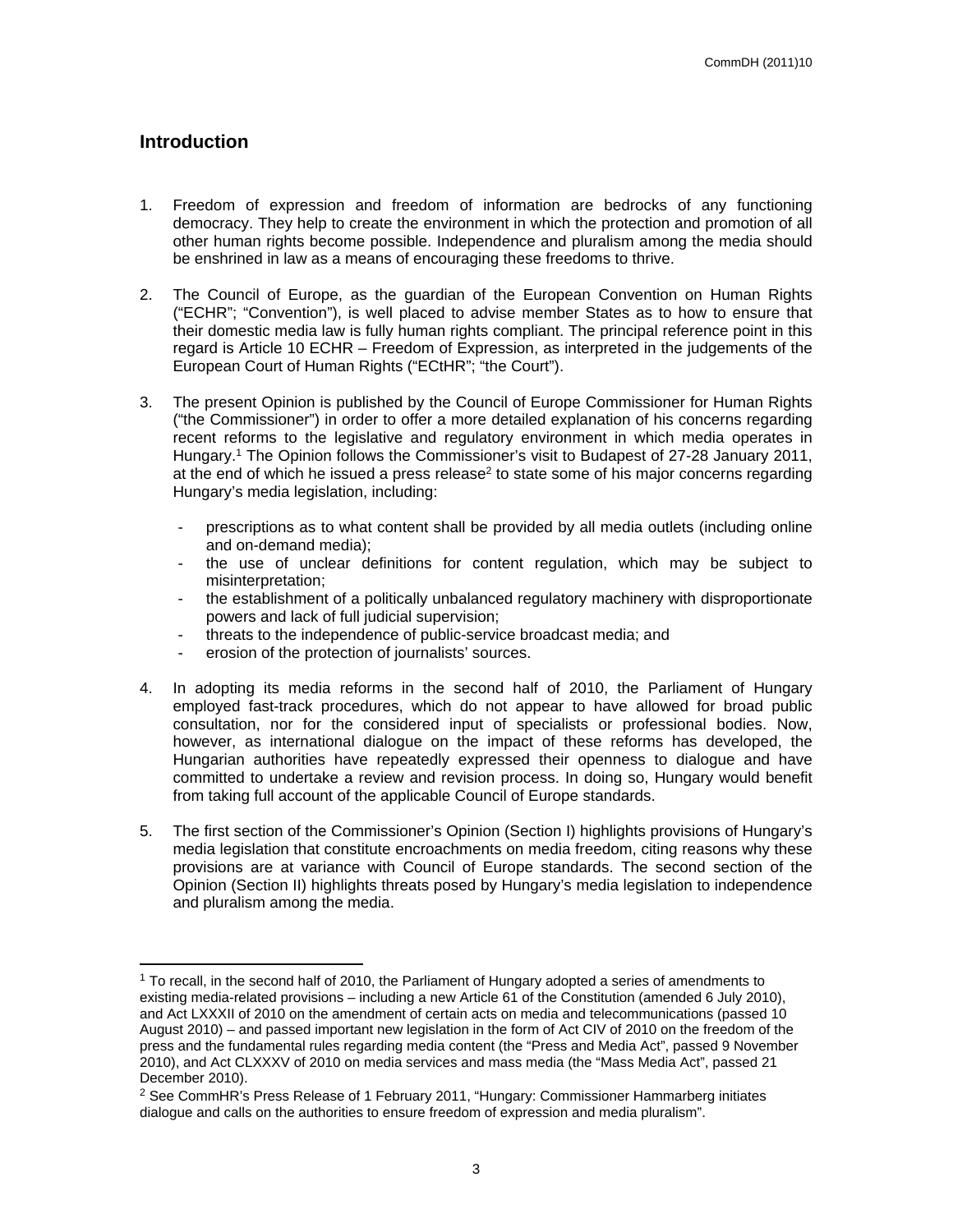- 6. In addition to the nuisances posed by the individual provisions highlighted, the Commissioner finds that the "media package" as a whole threatens a corrosive cumulative impact that is more than the sum of its parts. The legislation fails in several aspects to guarantee foreseeability, impartiality and proportionality of application, particularly in terms of the sanctions put forward for perceived infringements. Similarly, the expected checks and balances of media regulation appear to be undermined by an apparent lack of independence on the part of the Media Authority, coupled with the absence of effective domestic remedies in challenging the Authority's decisions. The aggregate result is an unfortunate narrowing of the space in which the media can operate freely in Hungary.
- 7. The Commissioner emphasises his readiness to participate constructively in ongoing multilateral dialogue aimed at assisting the Hungarian authorities in bringing their media laws and subsequent practice into compliance with their international obligations. Towards this end, each Section of the Opinion concludes with proposals as to how the problematic elements of Hungary's media legislation might be addressed in accordance with Council of Europe standards.

# <span id="page-3-0"></span>**I. Encroachments on the freedom of the media**

## <span id="page-3-1"></span>*1.1 Prescriptions on what information and coverage shall emanate from all media providers*

## **Relevant provision(s) of Hungary's media legislation**

## Article 13 of the Press and Media Act 2010

*Article 13 (1): "All media content providers shall provide authentic, rapid and accurate information on local, national and EU affairs and on any event that bears relevance to the citizens of the Republic of Hungary and members of the Hungarian nation."*

*Article 13 (2): "Linear and on-demand media content providers engaged in news coverage operations shall provide comprehensive, factual, up-to-date, objective and balanced coverage on local, national and European issues that may be of interest for the general public and on any event bearing relevance to the citizens of the Republic of Hungary and members of the Hungarian nation."*

## **Applicable Council of Europe standards**

- 8. According to well-established case law of the ECtHR, Article 10, paragraph 1, of the Convention not only extends its protections to information, ideas and opinions which are favourably received or regarded as inoffensive or as a matter of indifference, "*but also to those that offend, shock or disturb the State or any sector of the population. Such are the demands of pluralism, tolerance and broadmindedness, without which there is no 'democratic society'*".<sup>3</sup>
- 9. The Court has placed particular importance on protecting free expression insofar as it concerns the media. Whilst the press bears a responsibility not to overstep the bounds set, for example, to protect the reputation of others, $4$  it is nevertheless its role to impart information, ideas and opinions on political issues just as on issues in other areas of public interest. In addition to the duty of the press to impart such content, the public also has a right

<sup>3</sup> *Handyside v. the United Kingdom* (Application no. 5493/72*),* judgment of 7 December 1976, paragraph 49. <sup>4</sup> At the same time, it must be borne in mind that all European legal orders are in any event equipped with laws that may offer protection to the state or individuals, in cases where the freedom of expression is not exercised within the limits of the responsibilities that accompany this freedom.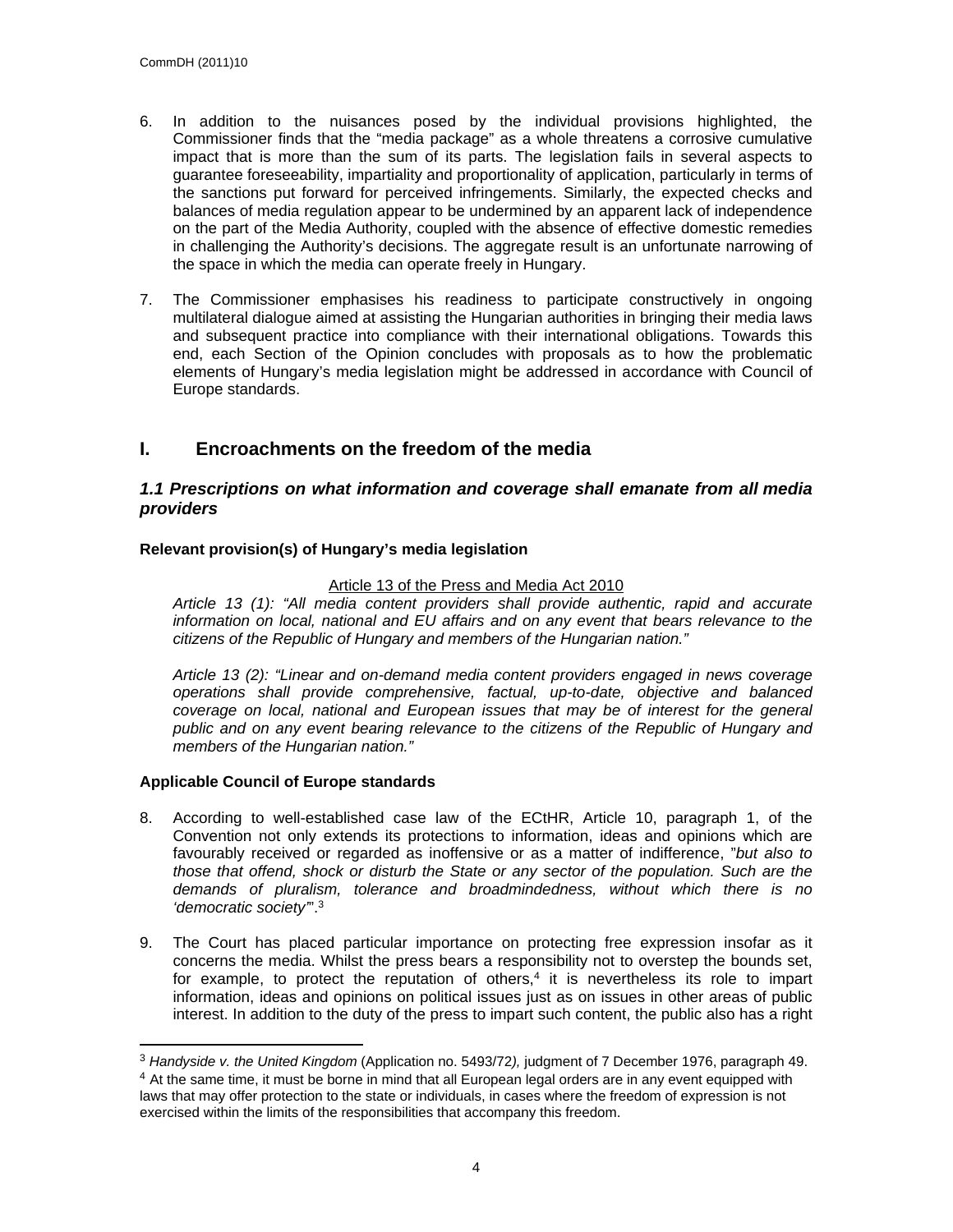to receive it. Freedom of the press undoubtedly offers a population one of the best means of discovering and forming an opinion on the ideas and attitudes of its political leaders.<sup>5</sup>

10. Among the principal requirements for regulations, including legislation, interfering with the rights and freedoms enshrined in the Convention are precision and foreseeability. Thus a norm cannot be regarded as a 'law', in terms of the Convention, unless it is formulated with sufficient precision to enable its subjects to regulate their conduct accordingly. Persons must be able – if need be with appropriate advice – to foresee, to a degree that is reasonable in the circumstances, the consequences that will follow from a given action.<sup>6</sup>

#### **Hungary's media legislation in the light of Council of Europe standards**

- 11. The adoption of legislation regulating *a priori* the content of media output is irreconcilable with the right to freedom of expression enshrined in Article 10 ECHR. The media has a crucial role as a watchdog in a democratic society, not least in helping to create an informed, critical public. It is therefore undesirable that the media be tasked to conform to subjective criteria, especially where those criteria are expressed in vague and imprecise terms liable to misinterpretation.
- 12. Article 13 of the Press and Media Act, in seeking to prescribe subjective criteria for the information and coverage provided by *all* forms of media, imposes an unnecessary restriction on the free dissemination of information and opinions through the media.
- 13. Furthermore, the types of criteria prescribed in the same Article 13 do not appear to conform with the requirements of Article 10, paragraph 2, ECHR.<sup>7</sup> The criteria are insufficiently precise to allow media providers to foresee the manner in which they might be applied.
- 14. Indeed, whether or not Article 13 is interpreted in a manner which restricts media freedom, the very fact that such a possibility exists is enough to have a profound chilling effect on media's preparedness to challenge, dissent and assume unpopular positions, at least insofar as they could be perceived as having deviated from the types of information and coverage prescribed in the legislation.
- 15. The Commissioner finds that Article 13 is in conflict with the letter and spirit of Article 10 ECHR. It is recommended that Article 13 of the Press and Media Act be deleted.

## <span id="page-4-0"></span>*1.2 Imposition of sanctions on the media*

#### **Relevant provision(s) of Hungary's media legislation**

#### Article 187 of the Mass Media Act 2010

*Article 187 (1): "*'*In case of repeated infringement, the Media Council and the Office shall*  have the right to impose a fine on the senior officer of the infringing entity in an amount not *exceeding HUF 2,000,000, [approximately Euros 7,300.00] in line with the gravity, nature of the infringement and the circumstances of the particular case."*

*Article 187 (3): Article 187 (3): "The Media Council and the Office — with due heed to Paragraph (7) — shall have the right to impose the following legal consequences:*

<sup>5</sup> *Lingens v. Austria* (Application no. 9815/82), judgment of 8 July 1986, paragraphs 41-42.

<sup>6</sup> *Sunday Times v. the United Kingdom (No. 1)* (Application no. 6538/74), judgment of 26 April 1979, paragraph 49*.*

 $7$  Article 10(2) ECHR states: "Any restriction of the freedom of expression should have a basis in domestic law which is accessible and precise, thus foreseeable, and the restriction of the freedom of expression should pursue a legitimate aim, and be necessary in a democratic society.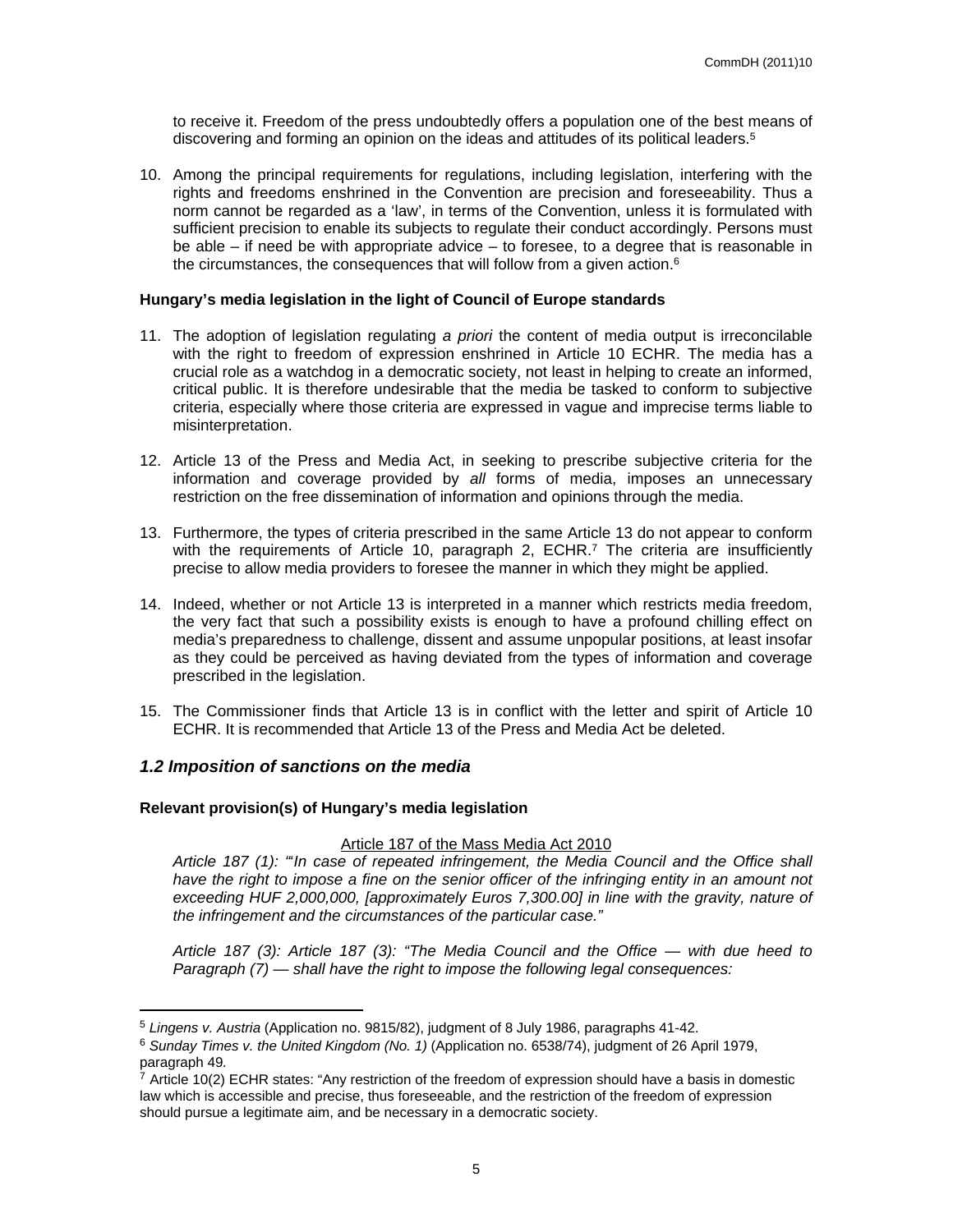*a) it may exclude the infringer from the opportunity to participate in the tenders put out by the Fund for a definite period of time;*

*b) it may impose a fine on the infringer in line with the following limits:*

*ba) in case of infringement by a JBE media service provider and the media service provider under the regulations on the limitation of media market concentration, the fine shall be of an amount not exceeding HUF 200,000,000 [approximately Euros 730,000.00];*

*bb) in case of infringement by a media service provider falling beyond the scope of item (ba), the fine shall be of an amount not exceeding HUF 50,000,000 [approximately 183,000.00];*

bc) in case of a newspaper of nationwide distribution, the fine shall be of an amount not *exceeding HUF 25,000,000 [approximately Euros 91,650.00];*

*bd) in case of a weekly periodical of nationwide distribution, the fine shall be of an amount not exceeding HUF 10,000,000 [approximately Euros 36,600.00];*

*be) in case of other newspaper or weekly newspaper or periodical, the fine shall be of an amount not exceeding HUF 5,000,000 [approximately Euros 18,300.00];*

*bf) in case of an online media product, the fine shall be of an amount not exceeding HUF 25,000,000 [approximately Euros 91,650.00;;*

*bg) in case of a broadcaster, the fine shall be an amount not exceeding HUF 5,000,000 000 [approximately Euros 18,300.00];*

*bh) in case of an intermediary service provider, the fine shall be of an amount not exceeding HUF 3,000,000 000 [approximately Euros 10,980.00];;*

*c) the infringer may be obliged to publish a notice or the resolution on the opening page of its*  website, in a media product or a designated programme in the manner and for the period of *time specified in the resolution;*

*d) it may suspend the exercise of the media service provision right for a specific period of time;*

*da) the period of suspension may last from fifteen minutes up to twenty four hours;*

*db) the period of suspension in case of grave infringement may last from one hour up to forty eight hours;*

*dc) the period of suspension in case of repeated and grave infringement may last from three hours up to one week"*

# **Applicable Council of Europe standards**

- 16. First there is jurisprudence from the ECtHR that assists us in assessing whether sanctions imposed on media providers constitute a proportionate level of interference with freedom of expression. In determining proportionality, the nature and severity of the penalty imposed are factors to be taken into account.<sup>8</sup>
- 17. Second, the Court has indicated that a mandatory penalty should not have the effect of discouraging the press from expressing criticism. Any form of sanction based on subjective criteria is likely to deter journalists from contributing to public discussion of issues affecting the life of the society, and is liable to hamper the press in performing its roles as purveyor of information and public watchdog.<sup>9</sup> In this regard, the mere fact that a journalist has been tried and convicted may in certain cases be more important than the minor nature of the penalty ultimately imposed.
- 18. In the case of *Dammann v. Switzerland,*<sup>10</sup> although the penalty imposed on the applicant journalist had not been very harsh, the Court reiterated that what mattered was not that he had been sentenced to a minor penalty, but that he had been convicted at all. While the penalty had not prevented the applicant from expressing himself, his conviction had nonetheless amounted to a form of censure that would be likely to discourage him from

<sup>8</sup> See, for example, *Sürek v. Turkey (No. 1)* (Application no. 26682/95), judgment of 8 July 1999 and *Chauvy and Others v. France* (Application no. 64915/01), judgment of 29 June 2004.

<sup>9</sup> See, *mutatis mutandis*, *Barthold v. Germany* (Application no. 8734/79), judgment of 25 March 1985.

<sup>10</sup> *Dammann v. Switzerland* (Application no. 77551/01), judgment of 25 April 2006.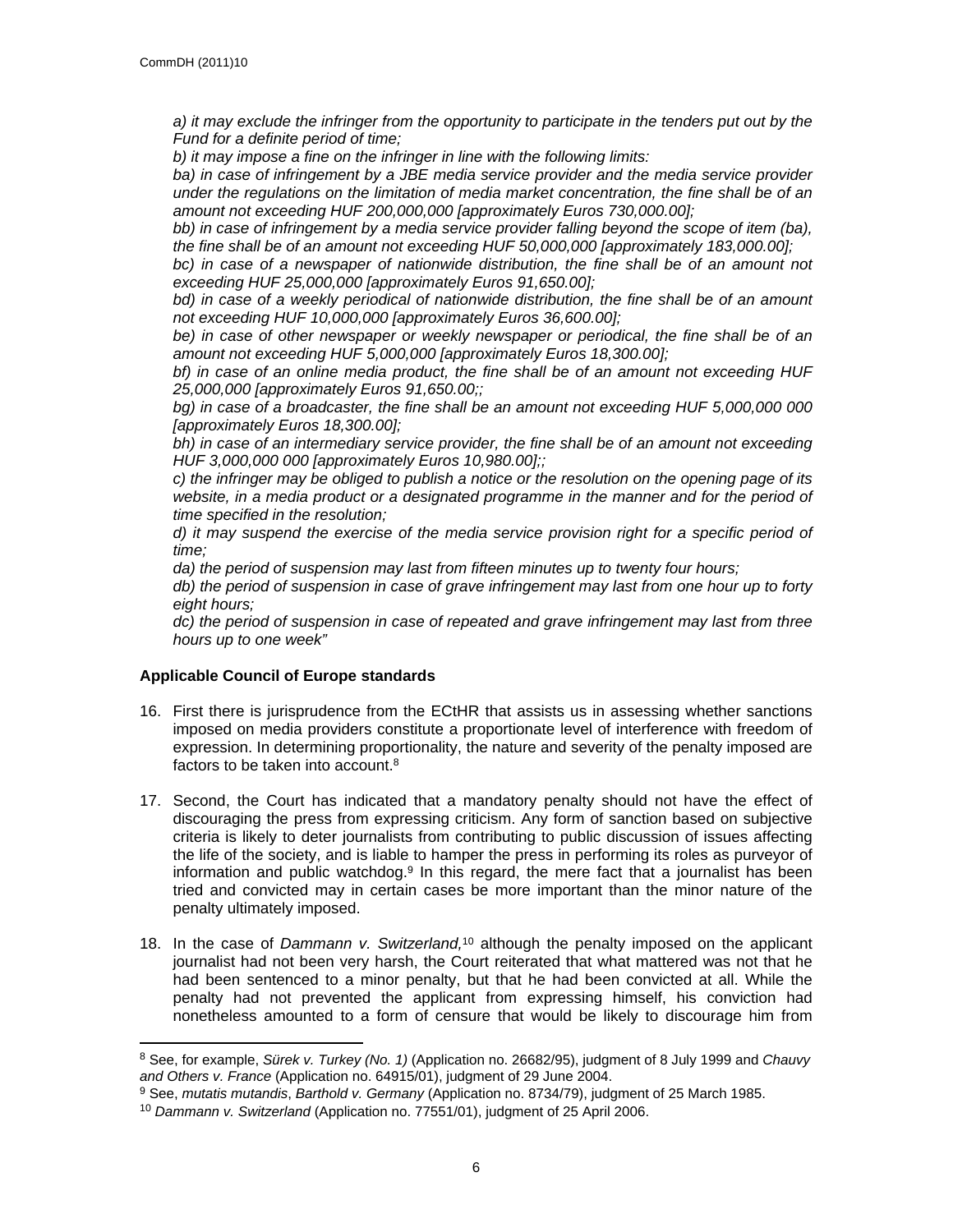undertaking research, inherent in his job, with a view to preparing an informed press article on a topic of current affairs.

19. In the case of *Ürper and others v. Turkey*, the Court pointed out that the decision of the authorities to suspend the publication of several newspapers for periods of up to one month was based on an assumption that the applicants "*would re-commit the same kind of offences in the future*". The Court found that the preventive effect of such suspension orders entailed implicit sanctions on the applicants, which had the effect of dissuading them from publishing similar articles or news reports in the future, thus hindering their professional activities.<sup>11</sup>

## **Hungary's media legislation in the light of Council of Europe standards**

- 20. The imposition of *any* sanction against journalists, however purportedly minor in nature, may entail an unacceptable chilling effect on media's willingness to be bold and critical – in a constructive sense – and therefore risks precipitating a form of self-censorship in the media profession. This problem is most acute in instances where a first offence is punished or reprimanded, and where the offender then faces a more severe sanction on the basis of his "repeated infringement", as is the case in Hungary's media legislation.
- 21. Of equal significance is the requirement for sanctions imposed on the media to meet ECHR tests of proportionality. While there is considerable potential for several of the sanctions foreseen in the Mass Media Act to contravene this requirement in the future, by virtue of draconian sentencing, paragraph 3(d) of the Act already appears to be at variance with the Council of Europe standards on temporary suspension of media publications.
- 22. As such, the Commissioner finds that Article 187 of the Mass Media Act would require substantial revision in order to bring it into full harmony with Article 10 ECHR and the related case-law of the Court. The preferable option in this regard would be to repeal this provision and rely on existing instruments in the Hungarian legal order that provide for acts such as defamation and incitement to violence to be dealt with under different statutes.

# <span id="page-6-0"></span>*1.3 Pre-emptive restraints on press freedom in the form of registration requirements*

## **Relevant provision(s) of Hungary's media legislation**

#### Article 45 of the Mass Media Act 2010

*Article 45 (1): "Application to register an on-demand media service shall be initiated by the future media service provider thereof. The applicant shall notify the Authority of the following in its application to register an on-demand media service:*

*a) particulars of the applicant:*

*aa) name,*

*ab) address (domicile), designation of site (sites) where the media service is provided,*

*ac) contact information (telephone number and email address),*

*ad)* name and contact information (telephone number and email address) of its chief *executive officer, representative, and of the person appointed to liaise with the Authority, ae) company registration number or Court of Registration number.*

*b) basic particulars of the planned media service:*

*ba) type (radio or audiovisual)*

*bb) designation*

<sup>11</sup> *Ürper and Others v. Turkey*, (Application no. 14526/07+), judgment of 20 October 2009. The Court considered that alternative, less draconian measures could have been envisaged *in lieu* of suspension, such as the confiscation of particular issues of the newspapers in question, or restrictions on their publication of specific articles.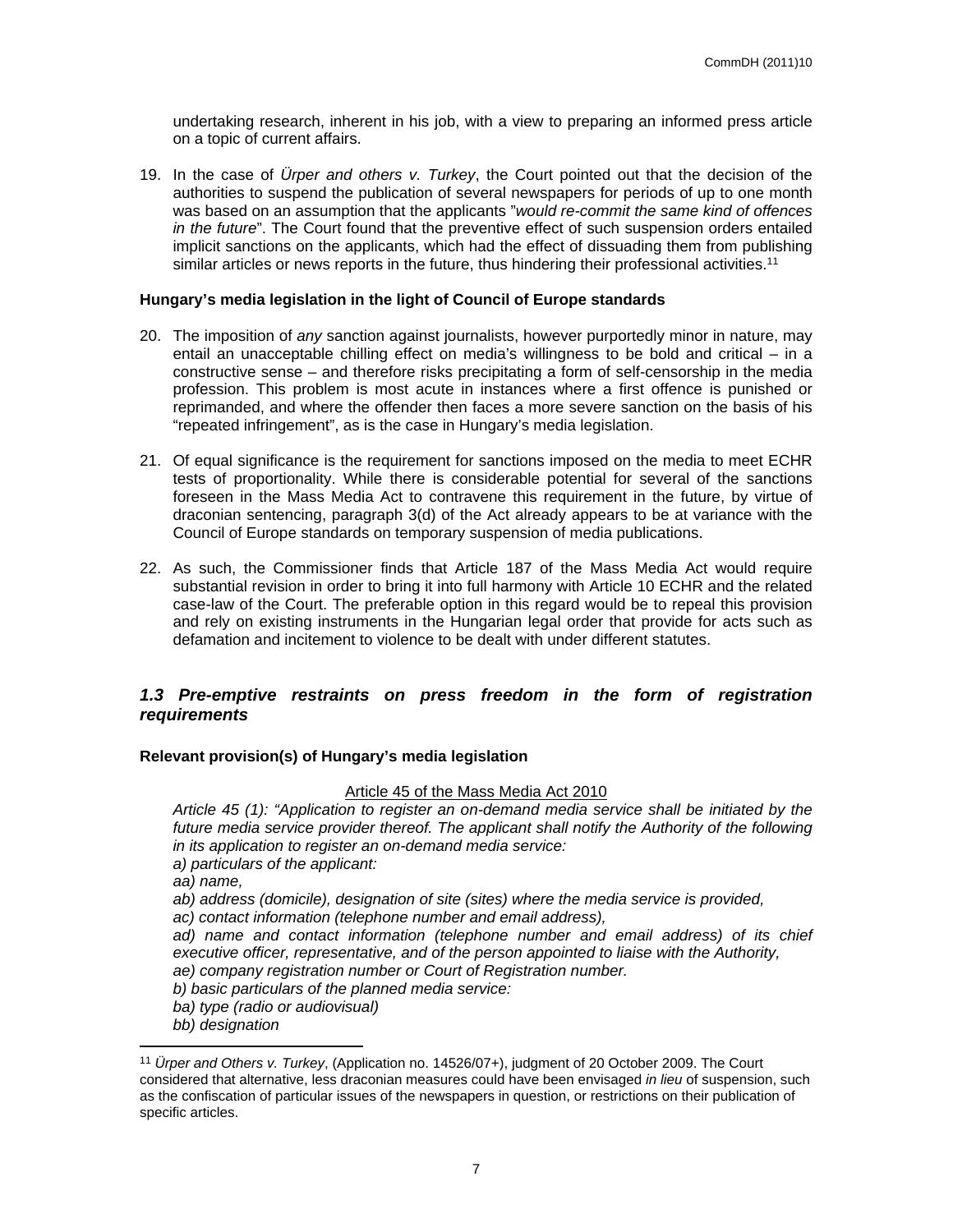*bc) profile (general or specialised) c) the planned date of launching the media service.*

*Article 45 (3): "The Authority shall issue an authority decision to enter the on-demand media service into the administrative registry within thirty days. In the event that the Authority fails to issue said decision within thirty days, the application for registration shall be deemed as having been granted."*

*Article 45 (4): "The Authority shall only deny the application to register an on-demand media service in the event that*

*a) a conflict of interest exists vis-à-vis the applicant,*

*b) the application for registration failed to provide, even after notice to rectify deficiency, the requisite data set forth under Paragraph (1),*

*c) the designation of the media service with a pending registration application is identical with – or is confusingly similar to - the designation of a linear media service registered earlier, with valid records at the time said application was submitted, or d) the applicant failed to pay the administrative service fee."*

Article 46 of the Mass Media Act 2010

*Article 46 (1): "Application to register a media product shall be initiated by its future publisher. In the event that the founder and publisher of a media product are different persons or business enterprises, they shall incorporate their responsibilities and rights vis-àvis said media product in an agreement."*

*Article 46 (4): "The Authority shall issue an authority decision to enter the media product in the administrative register within fifteen days. In the event that the Authority fails to issue said decision within fifteen days, the application for registration shall be deemed as having been granted.*

*Article 46 (5): "The Authority shall only deny the application to register a media product in the event that*

*a) a conflict of interest exists vis-à-vis the applicant,*

*b) the application for registration failed to provide, even after notice to rectify deficiency, the requisite data set forth under Paragraph (1),*

*c) the name of the media product with a pending registration application is identical with – or is confusingly similar to - the name of a media product registered earlier with valid records at the time said application was submitted, or*

*d) the applicant failed to pay the administrative service fee"*

## **Applicable Council of Europe standards**

- 23. Article 10, paragraph 1, ECHR, recognises that States may require the licensing of audio-visual broadcasters, as well as television and cinema enterprises. However, nowhere in the Convention is provision made for the mandatory registration of the printed press. Indeed, the freedom of the press has been accorded deliberately broader protection in the ECtHR's case-law, acknowledging its role as the traditional watchdog of democracy.
- 24. In the case of *Gaweda v. Poland* the Court dealt with the authorities' refusal to register two periodicals. The decision was based on a provision in the Polish Press Act, which allowed refusal of registration if a publication would *"be inconsistent with the real state of affairs*".
- 25. The Court noted that "*although Article 10 of the Convention does not in terms prohibit the imposition of prior restraints on publications ... the relevant law must provide a clear indication of the circumstances when such restraints are permissible and, a fortiori, when the consequences of the restraint are to block publication of a periodical completely… This is so*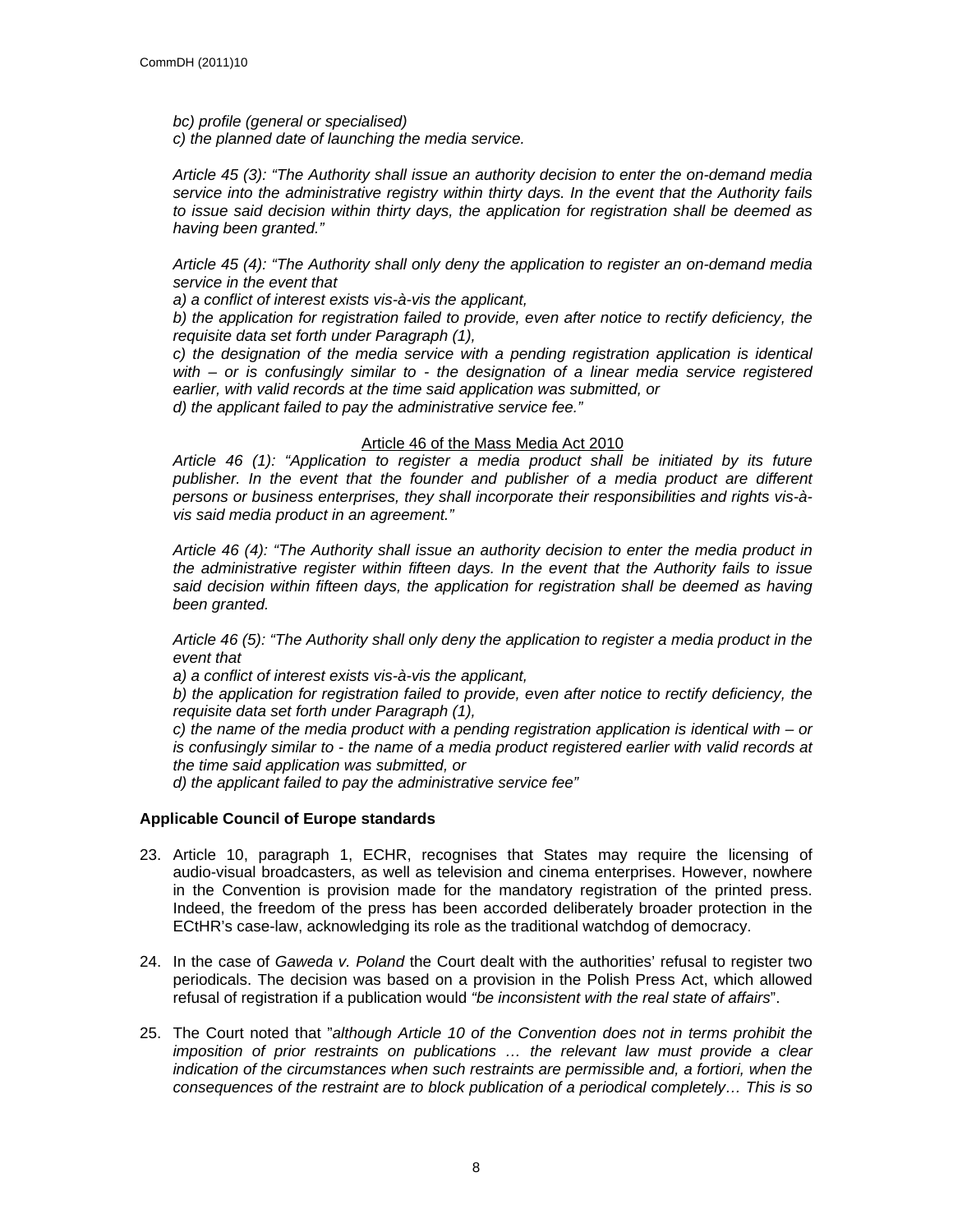*because of the potential threat that such prior restraints, by their very nature, pose to the freedom of expression guaranteed by Article 10*'.<sup>12</sup>

26. In this context it is recalled that according to the Council of Europe Parliamentary Assembly's Resolution 1636 (2008) on *indicators for media in a democracy*, print media and Internetbased media should not be required to possess a state licence, other than a mere business or tax registration document (paragraph 8.15).

#### **Hungary's media legislation in the light of Council of Europe standards**

- 27. Print media and Internet-based media should be excluded from the registration requirements, in accordance with the Convention and the aforementioned Resolution of the Council of Europe Parliamentary Assembly.
- 28. In addition, in order to comply with Article 10, paragraph 2, ECHR, the relevant legislation must be precise in its wording, and thus foreseeable in its application. Article 46(5)a) of the Mass Media Act, which provides *inter alia* that the registration of a "*media product*" may be denied if "*a conflict of interest exists vis-à-vis the applicant*", does not appear to meet this requirement. It is recommended that Article 46(5)a) be repealed, or at the very least revised to provide precise criteria under which such a purported "conflict of interest" may arise.

# <span id="page-8-0"></span>*1.4 Exceptions to the protection of journalists' sources*

#### **Relevant provision(s) of Hungary's media legislation**

#### Article 6 of the Press and Media Act 2010

*Article 6 (1): "The media content provider and any person employed by or engaged, in any other legal relationship intended for the performance of work, with the media content provider shall have the right to keep the identity of its informant confidential (hereinafter referred to as: source of information). The right to keep such data confidential shall not apply to the protection of sources disclosing qualified data unlawfully.*

*Article 6 (2): "The media content provider and any person employed by or engaged, in any other legal relationship intended for the performance of work, with the media content provider shall have the right to keep the identity of their sources of information confidential even in judicial or other official proceedings, provided that the information thereby supplied were disclosed in the interest of the public."*

*Article 6 (3): "In exceptionally justified cases, courts or authorities may – in the interest of protecting national security and public order or uncovering or preventing criminal acts – require the media service provider and any person employed by or engaged, in any other legal relationship intended for the performance of work, with the media content provider to reveal the identity of the informant."*

Article 4 of the Press and Media Act 2010

*Article 4 (1): "The legal system of the Republic of Hungary recognises and respects the freedom of the press and ensures the diversity thereof."*

*Article 4 (2): "The freedom of the press also includes independence from the State and from any organisations or interest groups."*

*Article 4 (3): "The exercise of the freedom of the press may not constitute or abet an act of crime, violate public morals or prejudice the inherent rights of others."*

<sup>12</sup> *Gaweda v. Poland* (Application no. 26229/95), judgment of 14 March 2002, paragraph 40.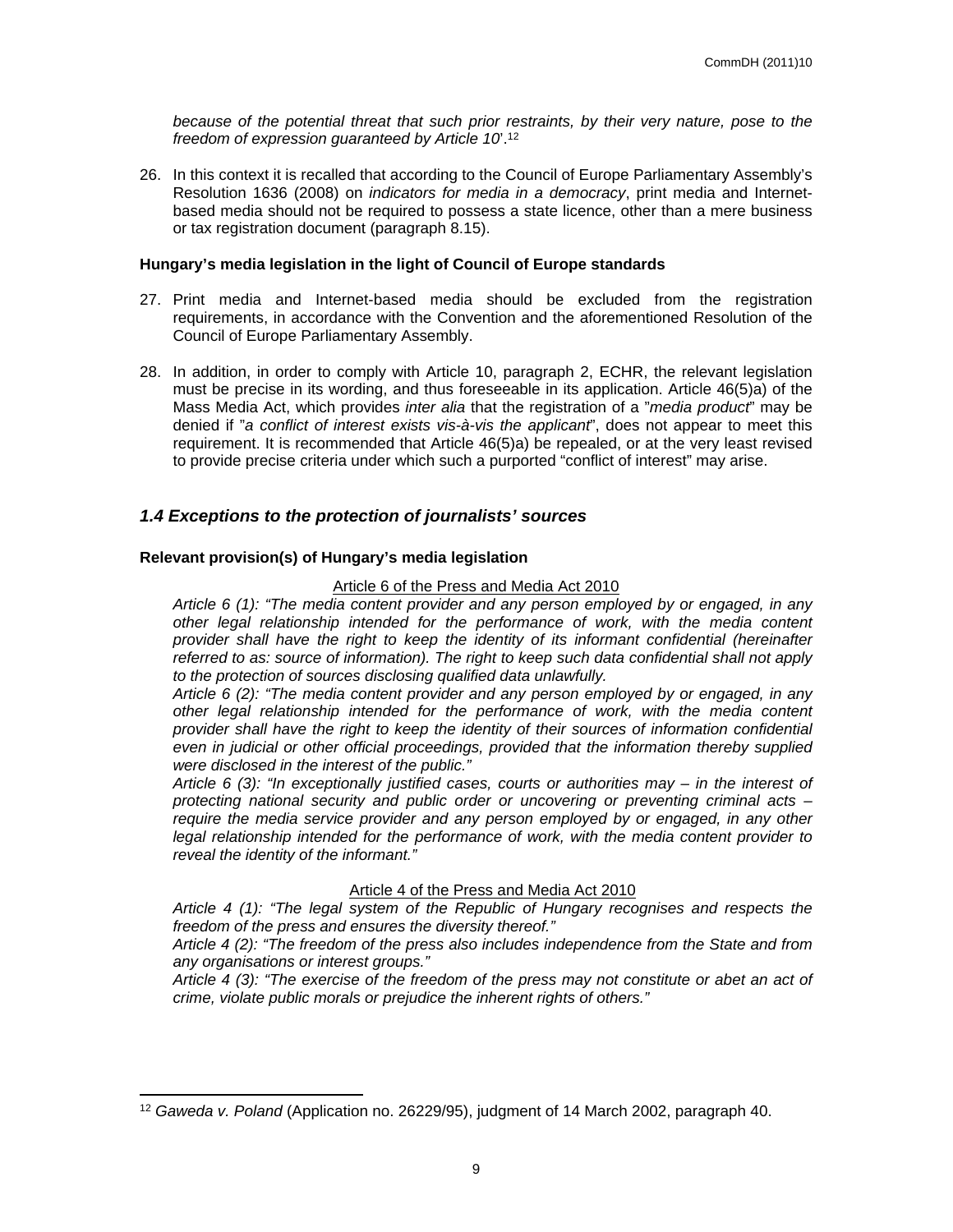## **Applicable Council of Europe standards**

29. Both the Council of Europe Committee of Ministers<sup>13</sup> and the Parliamentary Assembly<sup>14</sup> have issued Recommendations regarding the protection of journalists' sources. With specific reference to Hungary, the latter stated the following (paragraph 4):

"*Referring to the new Press and Media Law of Hungary (Law CIV of 2010 on the freedom of the press and the fundamental rules on media content), the Assembly expresses its concern that limits to the exercise of media freedom fixed by Article 4(3) and the exceptions to the right of journalists not to disclose their sources stipulated in Article 6 of this Law seem to be overly broad and thus may cause a severe chilling effect on media freedom. This Law sets forth neither the procedural conditions concerning disclosures nor guarantees for journalists requested to disclose their sources.*"

30. In addition to the previously mentioned Convention standards concerning the "quality of the law" (i.e. precision and foreseeability), the Grand Chamber of the Court held in *Sanoma Uitgevers B.V. v. the Netherlands* that Article 10 ECHR requires procedural safeguards in domestic law, including an assessment by an impartial and independent body, against a decision not to protect a journalist's source.<sup>15</sup> The safeguards should include an assessment of the decision to compel disclosure of sources by an independent and impartial body.

## **Hungary's media legislation in the light of Council of Europe standards**

- 31. Article 6 of the Mass Media Act does not guarantee sufficient foreseeability as to the situations in which journalists can and cannot invoke their right not to disclose information relating to the identity of their sources. The exceptions provided for by Article 6 are imprecise and offer an unfeasibly broad scope for state abuse. Accordingly the legislation strips away the right of journalists to protect their sources according to a matrix that is inappropriately weighted in favour of the State. Article 6 should be revised explicitly to account for this need for greater balance.
- 32. Moreover, certain procedural safeguards required under the Convention appear to be absent from Hungary's media legislation. The law must make clear, again through amendment, that any and every decision to waive protection of a journalist's source must be subject to an assessment by an independent and impartial body.

# <span id="page-9-0"></span>**II. Problems relating to the independence and pluralism of the media**

# <span id="page-9-1"></span>*2.1 Weakened Constitutional guarantees of pluralism*

## **Relevant provision(s) of Hungary's media legislation**

Article 61 of the Constitution of Hungary (as amended 6 July 2010) *previous Article 61: provision that obliged the Parliament to pass a law aimed to prevent monopolies of information"*

*amended Article 61: added the 'citizen's right to be provided with "proper" or "adequate" (megfelelõ) information about public life'.*

<sup>13</sup> Council of Europe Committee of Ministers' Recommendation Rec(2000)7 on *the right of journalists not to disclose their sources of information*.

<sup>14</sup> Council of Europe Parliamentary Assembly Recommendation 1950 (2011) on *the protection of journalists' sources*.

<sup>15</sup> *Sanoma Uitgevers B.V. v. the Netherlands* (Application no. 38224/03), judgment of 14 September 2010, paragraphs 88-90.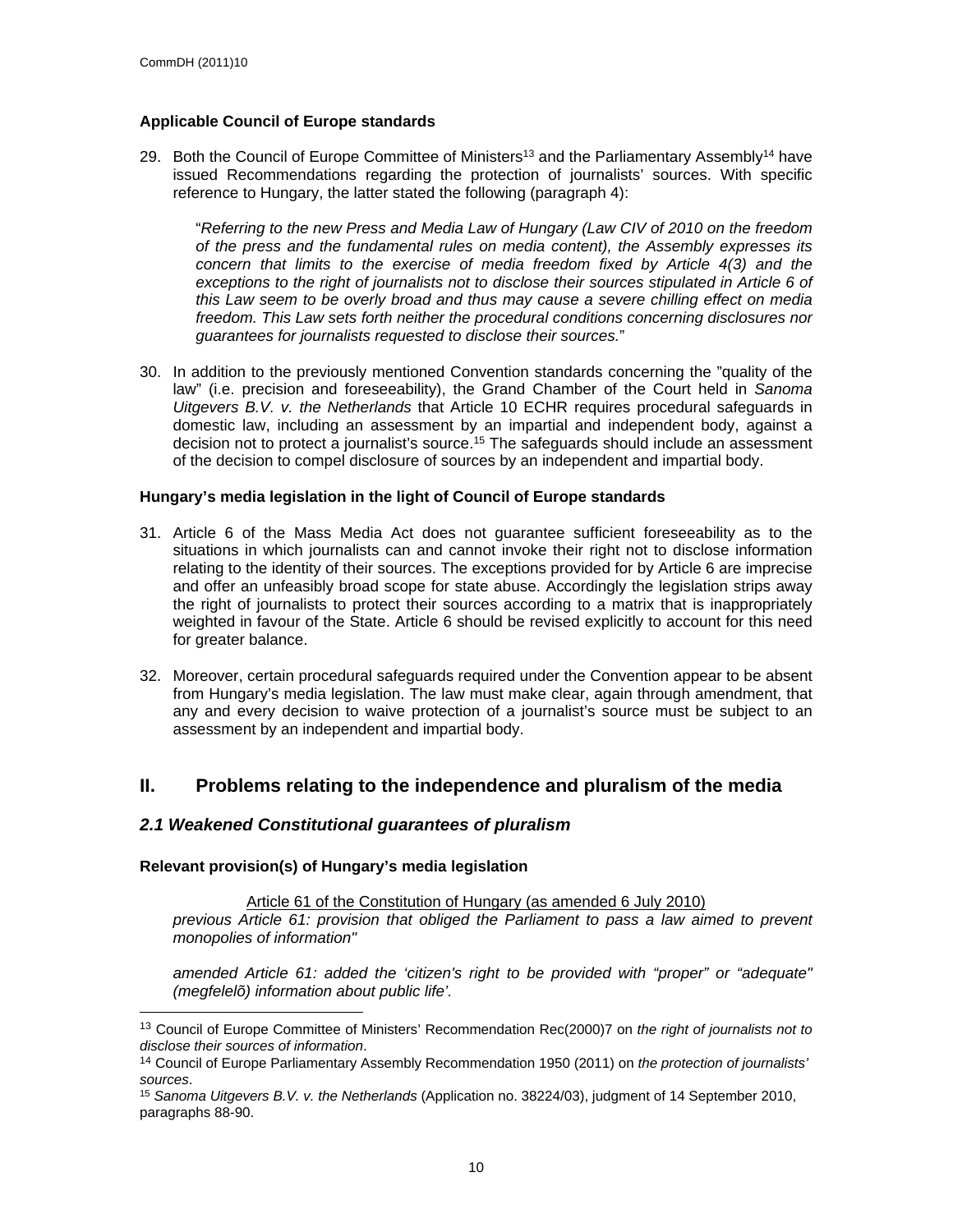## **Applicable Council of Europe standards**

33. In the case of *Manole and Others v. Moldova,*<sup>16</sup> the ECtHR declared that there can be no democracy without pluralism, especially in the realm of freedom of expression. The Court added that States must be the ultimate guarantors of pluralism and that the principles on media pluralism derived from Article 10 ECHR "*place a duty on the State to ensure, first, that the public has access through television and radio to … a range of opinion and comment, reflecting inter alia the diversity of political outlook within the country*".

#### **Hungary's media legislation in the light of Council of Europe standards**

- 34. Eliminating Parliament's duty to pass a law precluding information monopolies is in itself a problematic step, which threatens to change the driving force behind such a law from constitutional necessity to parliamentary expediency. The removal of this provision accentuates all the more the need for strong legislative protections of pluralism in Hungary's media legislation.
- 35. Moreover, introducing terms such as "proper" and "adequate" into the provision on the right to information is *per se* a weakening of the guarantees of pluralism in Hungary's constitutional order. The unsatisfactory nature of these terms becomes most obvious when they are contrasted with the State's obligations to "range of opinion" and "diversity" in the Court's rulings under Article 10 ECHR.
- 36. States must not only *protect*, but also *promote* media pluralism. It is recommended that pluralism be more expressly enshrined in the letter and spirit of the Constitution, as well as in national practice.

## <span id="page-10-0"></span>*2.2 Lack of independence in media regulatory bodies*

#### **Relevant provision(s) of Hungary's media legislation**

#### Article 14(2) of Amended Act C of 2003 on Electronic Communication

## *Article 124 of the Mass Media Act 2010*

*Article 124 (1): "The Chairman and four members of the Media Council are elected by Parliament – with a two-third majority of the votes of MPs attending – for a term of nine years by simultaneous electronic voting."*

*Article 124 (2): "Eligible for the position of Chairman or member of the Media Council are persons entitled to vote in parliamentary elections and having a clean criminal record, who are not banned from exercising an occupation aligned with the activities in question, possess a higher education degree and at least three years of work experience in programme distribution, media services, regulatory supervision of the media, electronic communications, or in economics, social science, law, technology or management with a focus on the regulatory supervision of telecommunication (including membership of management bodies), or work experience in administration."*

*Article 124 (3): "Media Council members shall be nominated*

*a) no earlier than sixty and no later than thirty days before the expiry date of the mandate of current members,*

*b) with the exception of cases outlined in item (a), within thirty days from receipt of knowledge of the termination of a mandate,*

*by the unanimous vote of an ad-hoc committee to which each parliamentary faction delegates one representative (hereinafter referred to as nominating committee)."*

<sup>16</sup> *Manole and Others v. Moldova* (Application no. 13936/02), judgment of 17 September 2009.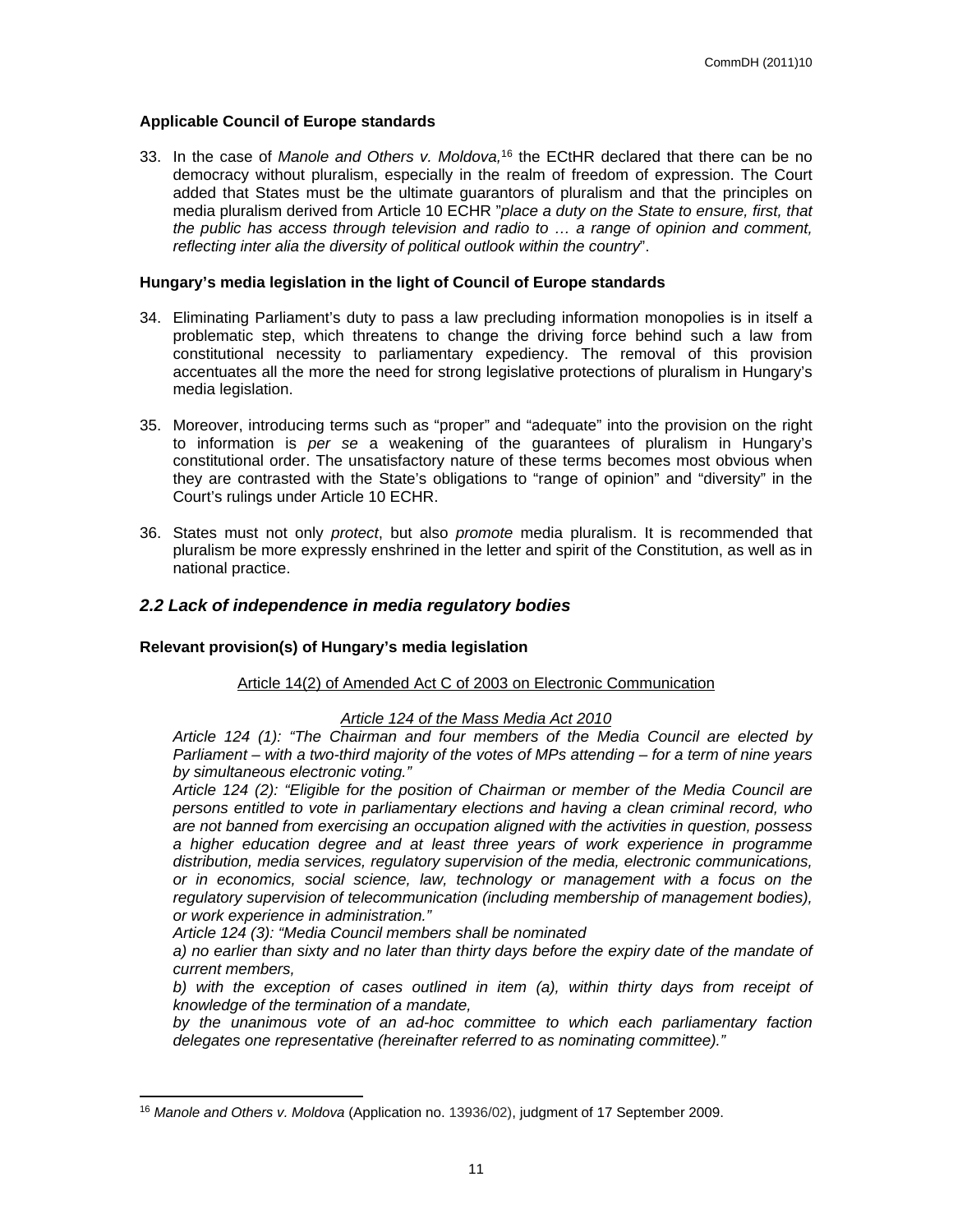*Article 124 (4): "In each voting round, members of the nominating committee shall be entitled to a number of votes in function of the headcount of the parliamentary faction making the nomination."*

*Article 124 (5): "The parliamentary resolution instituting the nominating committee stipulates how long parliamentary factions have to nominate members to the nominating committee. The nomination process may be started even if a certain faction fails to nominate a member to the committee within the deadline set by the parliamentary resolution."*

*Article 124 (6): "If, in the scenario outlined under Paragraph (3), item (a), the nominating committee fails to nominate four members within the stated deadline, the nominating committee may propose a candidate in the second round of nomination with at least a twothird majority of votes."*

*Article 124 (7): "If, in the scenario outlined under Paragraph (3), item (a), the nominating committee fails to nominate four members within eight days even in the second nomination round, its mandate shall be terminated and a new nominating committee shall be set up."*

*Article 124 (8): "If, in the scenario outlined under Paragraph (3), item (b), the nominating committee fails to nominate a member within the deadline stated therein, the nominating committee may propose a candidate with at least a two-third majority of votes."*

*Article 124 (9): "If, in the scenario outlined under Paragraph (3), item (b), the nominating committee fails to nominate four members within eight days even in the second nomination round, its mandate shall be terminated and a new nominating committee shall be set up."*

## Article 125 of the Mass Media Act 2010

*Article 125 (1): "The President of the Authority, who is appointed by the Prime Minister, shall become a candidate for the Chairmanship of the Media Council by virtue and from the moment of appointment."*

*Article 125 (2): "The Chairman and members of the Media Council shall take office upon being elected, or upon the termination of their predecessor's mandate, provided they are elected prior to the termination of the mandate of their predecessor."*

*Article 125 (3): "If the mandate of the President of the Authority is terminated, it shall automatically result in the termination of his/her mandate as Chairman of the Media Council as well. In this case the new President of the Authority, who is appointed by the Prime Minister, shall become a candidate for the Chairmanship of the Media Council by virtue and from the moment of appointment. The Chairman's election shall be decided upon by twothirds of the MPs attending."*

*Article 125 (4): "Even if Parliament does not elect the President of the Authority as Chairman of the Media Council, the President of the Authority shall still convene meetings of the Media Council, which (s)he shall attend with consultative powers and with a right to chair those meetings but without being involved in the decision-making process. The power of the President of the Authority to convene and chair meetings shall prevail from the moment of his/her appointment by the Prime Minister and until elected as Chairman of the Media Council with full powers."*

*Article 125 (5): "The members and Chairman of the Media Council may be re-elected, provided their mandates have been terminated for reasons other than conflict of interest, dismissal or expulsion."*

*Article 125 (6): "The mandate of any new member shall be for the period remaining from the mandate of previously elected members of the Media Council."*

*Article 125 (7): "The duration of the mandate of the Chairman of the Media Council is linked to the duration of the mandate of the President of the Authority."*

## **Applicable Council of Europe standards**

37. By Recommendation Rec(2000)23 on *the Independence and Functions of Regulatory Authorities for the Broadcasting Sector*, the Council of Europe Committee of Ministers set out detailed prerequisites for the rules regarding the membership and functioning of media regulatory authorities. The Recommendation laid emphasis on the importance of protecting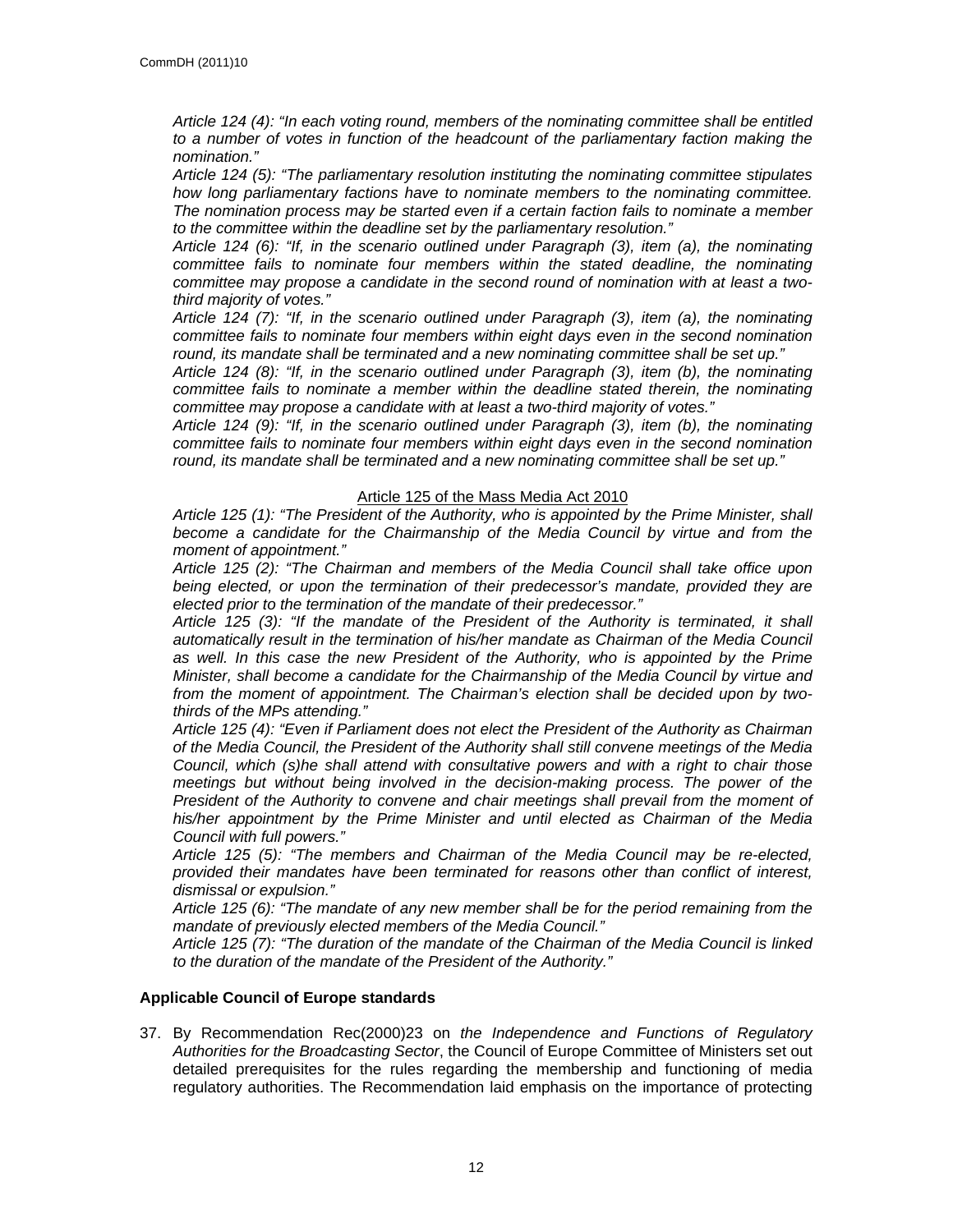the independence of such authorities from political interference and influence, and called upon all member States to enact strong and explicit protections in their domestic laws.

38. Some of the most important guidelines contained in the Appendix to this Recommendation are the following:

"*3. The rules governing regulatory authorities for the broadcasting sector, especially their membership, are a key element of their independence. Therefore, they should be defined so as to protect them against any interference, in particular by political forces or economic interests.*

*4. For this purpose, specific rules should be defined as regards incompatibilities in order to avoid that:*

*- regulatory authorities are under the influence of political power;* 

*- members of regulatory authorities exercise functions or hold interests in enterprises or other organisations in the media or related sectors, which might lead to a conflict of interest in connection with membership of the regulatory authority.* 

*5. Furthermore, rules should guarantee that the members of these authorities:* 

*- are appointed in a democratic and transparent manner;* 

*- may not receive any mandate or take any instructions from any person or body;* 

*- do not make any statement or undertake any action which may prejudice the independence of their functions and do not take any advantage of them.* 

*6. Finally, precise rules should be defined as regards the possibility to dismiss members of regulatory authorities so as to avoid that dismissal be used as a means of political pressure…"*

## **Hungary's media legislation in the light of Council of Europe standards**

39. Hungary's review process regarding its media legislation would do well to make express provision for the standards set out in the Recommendations of the Committee of Ministers and the Parliamentary Assembly. The provisions regarding appointment, composition and tenure of existing media regulatory bodies demand amendment not least because they lack *the appearance of independence and impartiality*, quite apart from a *de facto* freedom from political pressure or control.

# <span id="page-12-0"></span>*2.3 Lack of safeguards for the independence of public service broadcasting*

## **Relevant provision(s) of Hungary's media legislation**

#### Article 102 of the Mass Media Act 2010

*Article 102(2): "The Board of Trustees is vested with employer's rights in relation to the Director Generals of public service broadcasters, which includes the appointment of Director Generals and the termination of their employment. Director Generals are nominated and appointed in the following step-by-step order:*

*a) the Chairperson of the Media Council proposes two Director Generals to the Media Council in relation to each public service broadcaster,*

*b) if the Media Council approves of these candidates, then it shall submit the nominations to the Board of Trustees, asking it to select one of the candidates,*

*c) if the Media Council does not approve of either of the candidates proposed by the Chairperson of the Media Council, then the Chairperson of the Media Council shall propose a new candidate. The Media Council may nominate a candidate to the Board of Trustees only if it had already approved two candidates*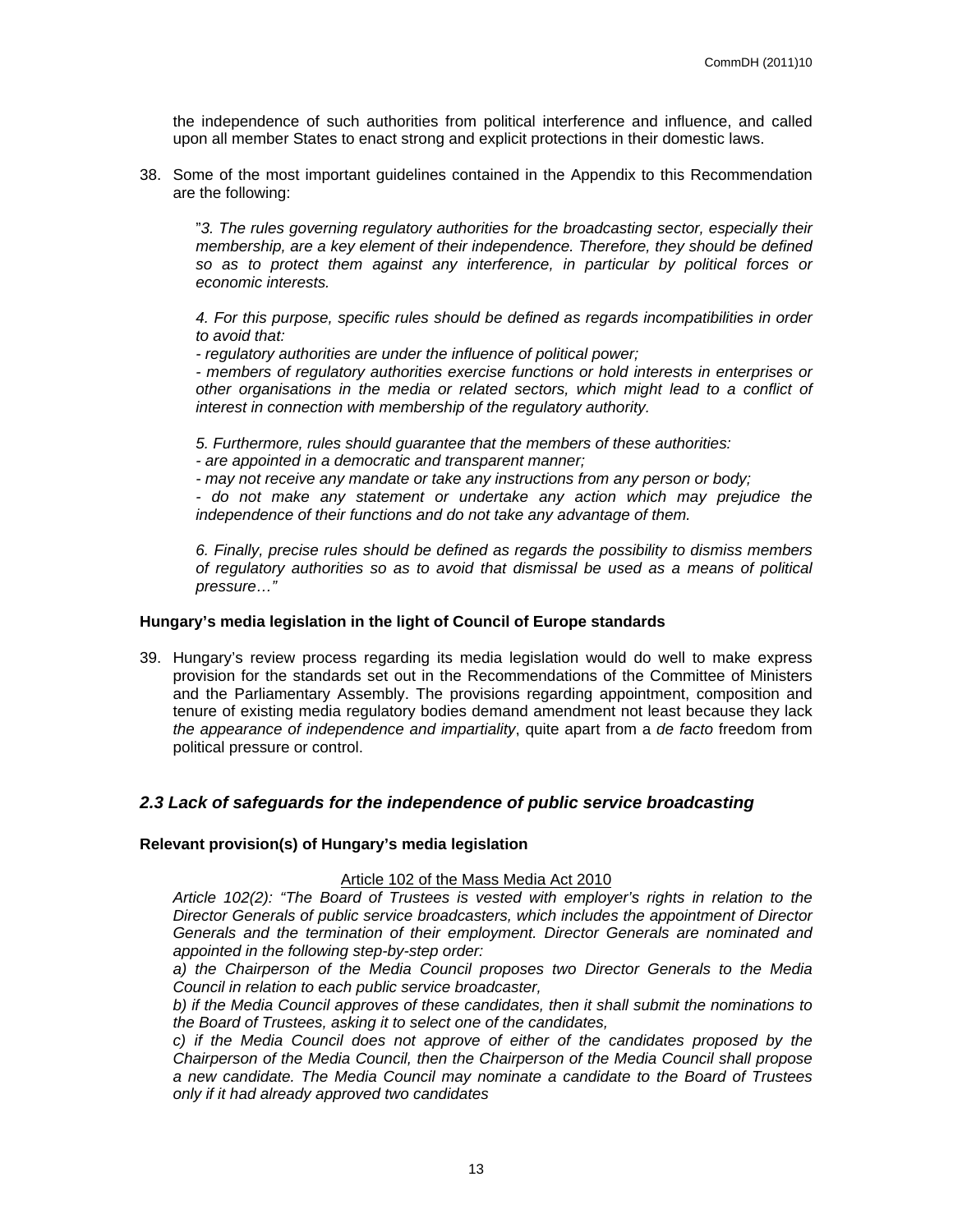*d) the Media Council may also propose certain substantive elements to be included in the Director General's work contract,*

*e) during the first round of voting, members of the Board of Trustees – including its Chairperson – shall come to a decision concerning the appointment of the Director General with a two-thirds majority of votes,*

*f) if the Board of Trustees fails to make a selection with a two-thirds majority of votes from the two candidates nominated by the Media Council within thirty days from the date when they were nominated, then a new nomination procedure shall be carried out,*

*g) in the course of the new nomination, two new candidates shall be proposed per public service broadcaster,*

*h) during the vote taking place after a new nomination, all members of the Board of Trustees – including its Chairperson – shall come to a decision concerning the appointment of the Director General with a simple majority of votes."*

## **Applicable Council of Europe standards**

- 40. Recommendation No. R (96) 10 of the Committee of Ministers to member states on the guarantee of the independence of public service broadcasting<sup>17</sup> contains guidelines on the content of legislative and regulatory frameworks governing the missions, organisation and running of public service broadcasting organisations.
- 41. The Commissioner notes in particular that according to this Recommendation "[t]he rules governing the status of the boards of management of public service broadcasting organisations, especially their membership, should be defined in a manner which avoids placing the boards at risk of any political or other interference".
- 42. Further guidelines provide that "[t]he legal framework governing public service broadcasting organisations should stipulate that their boards of management are solely responsible for the day-to-day operation of their organisation". As specified in the Explanatory Memorandum, this guideline aims at clarifying that interference in the day-to-day management of the activities of public service broadcasting organisations is prohibited not only for all authorities outside the organisations but also for their own supervisory bodies.

# **Hungary's media legislation in the light of Council of Europe's standards**

- 43. The aforementioned provisions of the Mass Media Act concerning the appointment of the top officials of the public service media mean that the Prime-Minister-appointed President of the Authority, who is also the President of the Media Council, is the only one who has a right to propose candidates for the senior management of the public service broadcasters. The other members of the media council (on their independence see Section 2.2 above) can approve or reject the proposals. The Board of Trustees can select among two candidates. These provisions appear to run counter to Council of Europe standards aimed at preserving the independence of the public service broadcasting from interference, notably political, from any external authority.
- 44. Moreover, all public service broadcasting newsmakers are made the employees of a Fund set up under the Media Council (Organisational and operation al rules of the Fund Chapter V. Divisions). These rules make the Head of the Media Council the indirect employer of all journalists of all public service broadcasting. The Commissioner considers that this is not reconcilable with Council of Europe standards aimed at preserving the independence, especially editorial, of the public service broadcasting from interference, notably political, from any external authority.

<sup>&</sup>lt;sup>17</sup> Adopted by the Committee of Ministers on 11 September 1996, at the 573rd meeting of the Ministers' **Deputies**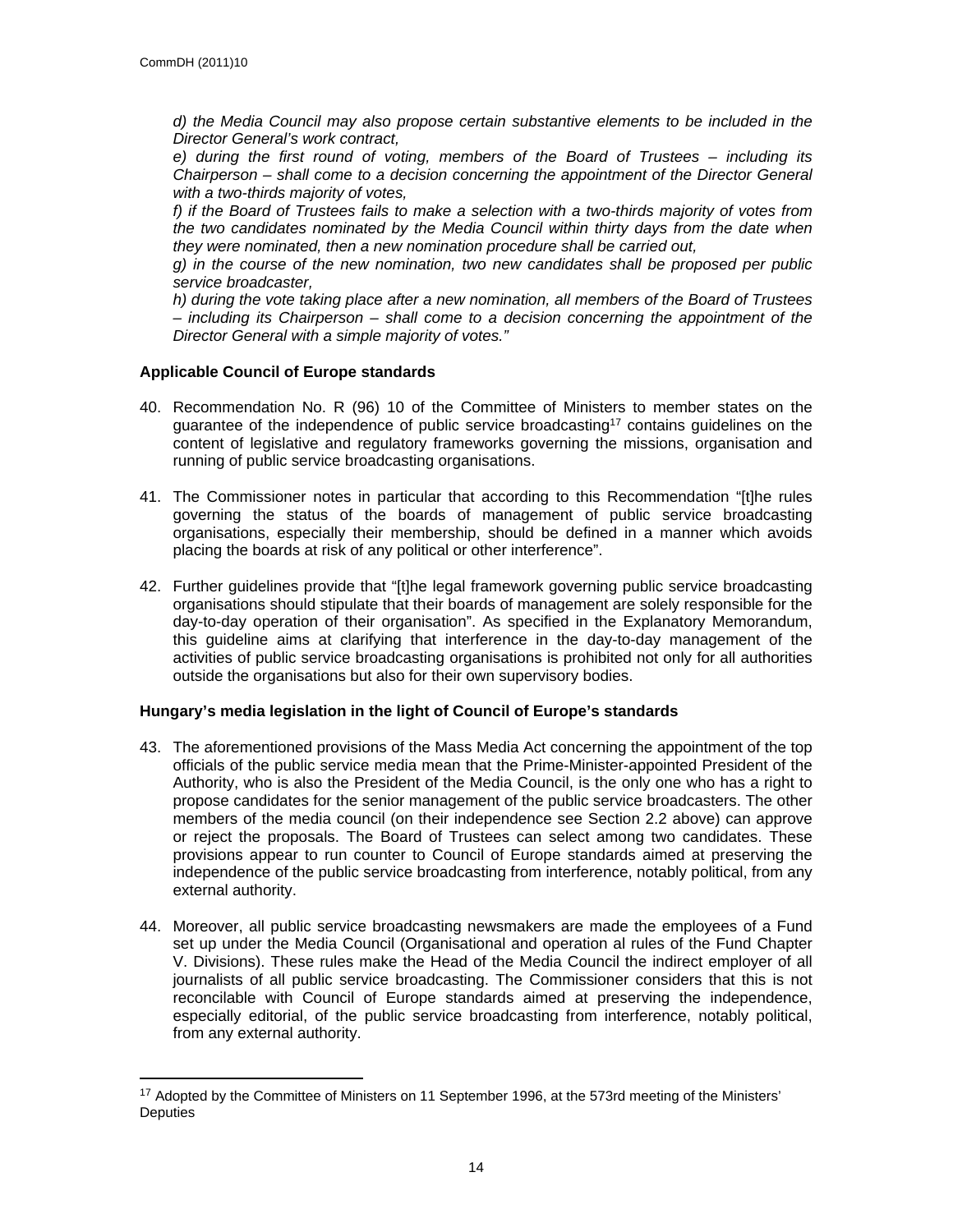- 45. These provisions taken together give the President of the Authority and Media Council far reaching powers and control over public service media, contrary to Recommendation No. R (96) 10 of the Committee of Ministers.
- 46. It is recommended that the Hungarian legislation in this area is brought into line with Council of Europe standards on the independence of public service media, and in particular Recommendation No. R (96) 10 of the Committee of Ministers.

## <span id="page-14-0"></span>*2.4 Absence of an effective domestic remedy for media actors subject to decisions of the Media Council*

## **Relevant provision(s) of Hungary's media legislation**

#### Article 163 of the Mass Media Act 2010

*Article 163 (1): "No appeal shall lie against the official decision of the Media Council passed in its capacity as Authority of the first instance. The official decision of the Media Council may be challenged at court by the client — and as regards the provisions expressly applicable to him/her —, the witness, the official witness, the expert, the interpreter, the owner of the object for inspection, the representative of the client and the official mediator by claiming infringement of the law, at the administrative court within thirty days upon announcement of the official decision, by lodging a petition against the Media Council."*

*Article 163 (2): "The court proceedings instituted under a petition for the revision of the Media Council's decision shall be subject to the provisions of the Act on the Code of Civil Procedure on lawsuits in public administration, with due heed to the deviations herein contained."*

*Article 163 (3): "The submission of the petition shall not have a staying effect on the execution of the decision, the court may be requested to suspend the execution of the challenged decision."*

*Article 163 (4): "The Media Council shall forward the petition — together with the documents and representations of the case —to the court within fifteen days of receipt thereof."*

*Article 163 (5): "The petition for non-contentious proceedings against the challengeable decisions of the Media Council under separate appeal shall be submitted within fifteen days of the notification of the order.*

*Article 163 (6): "No judicial review proceedings may be instituted on the official decisions of the Media Council."*

#### Article 164 of the Mass Media Act 2010

*Article 164 (1): "In proceedings specified under Article 163, courts of both first and second instance shall pass judgement within 30 days."*

*Article 164 (2): "Judicial review proceedings shall fall within the exclusive competence of the Metropolitan Court of Budapest."*

*Article (3): "The court shall have the powers to alter decisions passed by the Media Council."*

#### Article 165 of the Mass Media Act 2010

*Article 165 (1): "The client shall have the right to appeal against the official decision of the Authority passed hereunder at the Media Council, with the exception of decisions against which no appeal lies under the Act on the General Rules of Administrative Proceedings and Services or under this Act."*

*Article 165 (2): "The decision of the Office may be challenged under an appeal by the client having been party to the proceedings of the first instance."*

*Article 165 (3): "The decision of the Media Council of the second instance may be challenged at court by the client, — and as regards the provisions expressly applicable to him/her — the witness, the official witness, the expert, the interpreter, the owner of the object*  for inspection, the representative of the client and the official mediator by claiming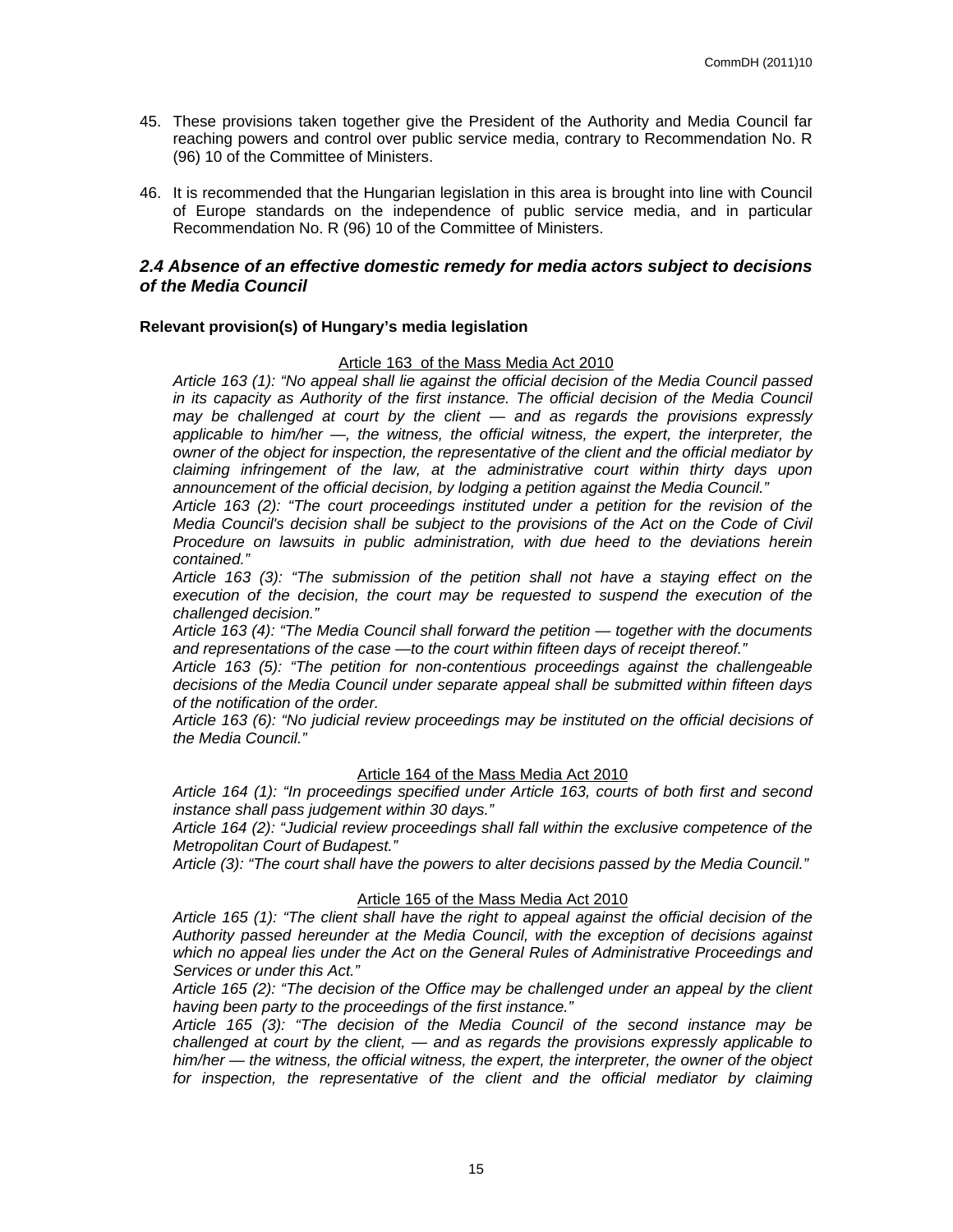*infringement of the law, at the administrative court within thirty days upon announcement of the official decision, by lodging a petition."*

*Article 165: "(4) The submission of the petition shall not have a staying effect on the execution of the decision, the court may be requested to suspend the execution of the challenged decision."*

*Article 165 (5): "The petition for non-contentious proceedings against the challengeable resolutions of the Office under separate appeal shall be submitted within fifteen days of the notification of the order."*

*Article 165 (6): "The judicial review proceedings shall fall within the exclusive competence of the Metropolitan Court of Justice."*

## Article 166 of the Mass Media Act 2010

*Article 166: "In conducting its proceedings defined in Articles 68–70 and 167–181, the Authority shall apply the provisions of the Act on the General Rules of Administrative Proceedings and Services or this Act with due heed to the deviations for the various types of proceedings."*

## **Applicable Council of Europe standards**

- 47. Article 6 ECHR concerns access to justice and the right to a fair trial. The Article requires that there must always exist the possibility of judicial review by an independent and impartial tribunal in instances where administrative decisions have affected a person's civil rights and obligations.
- 48. In addition, Article 13 ECHR guarantees the availability of an effective remedy at national level to enforce a person's substantive rights and freedoms under the Convention, regardless of the form in which they appear in the domestic legal order. The effect of Article 13 is to require that the State provides a remedy in a domestic forum in which the competent national authority is empowered both to deal with the substance of the relevant Convention complaint, and to grant appropriate relief.
- 49. According to the case-law of the ECtHR, no effective remedy exists in instances where the scope of the review conducted by a domestic court or authority is so weak or limited that it is unable properly to determine whether there has been a violation of the Convention.
- 50. In the case of *Glas Nadezhda EOOD and Elenkov v. Bulgaria,*<sup>18</sup> the applicants complained, under Article 13 in conjunction with Article 10, about the refusal by the Supreme Administrative Court to review the merits of a decision by the National Radio and Television Committee (NRTC) to deny a radio broadcasting license. The Court found a violation of Article 13 ECHR, noting that the Supreme Administrative Court's scope of review fell short of the substantive and procedural scrutiny required.
- 51. Hence the Court has concluded that an approach to judicial review which fails to scrutinise the deciding authority's discretion on substantive grounds is not compliant with the Convention.

## **Hungary's media legislation in the light of Council of Europe standards**

52. A decision by the Media Council, for example the decision to fine a media outlet for 'unbalanced' reporting may only be appealed to an administrative court whose review is limited to an assessment of its compatibility with the media legislation itself. The administrative court appears to have no competence to review such a decisions in light of other standards, including the provisions of the ECHR.

<sup>18</sup> *Glas Nadezhda EOOD and Elenkov v. Bulgaria* (Application no. 14134/02), judgment of 11 October 2007.